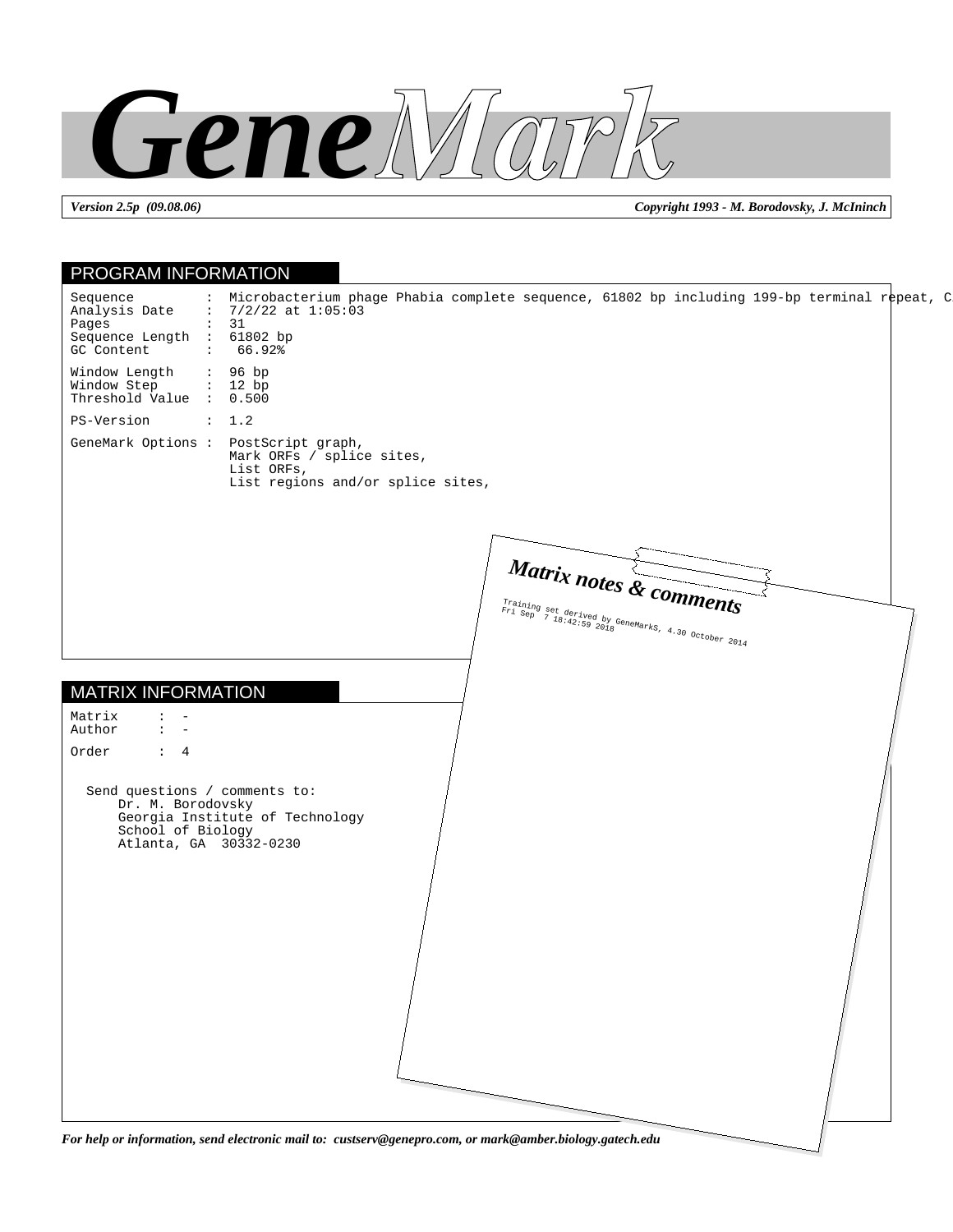

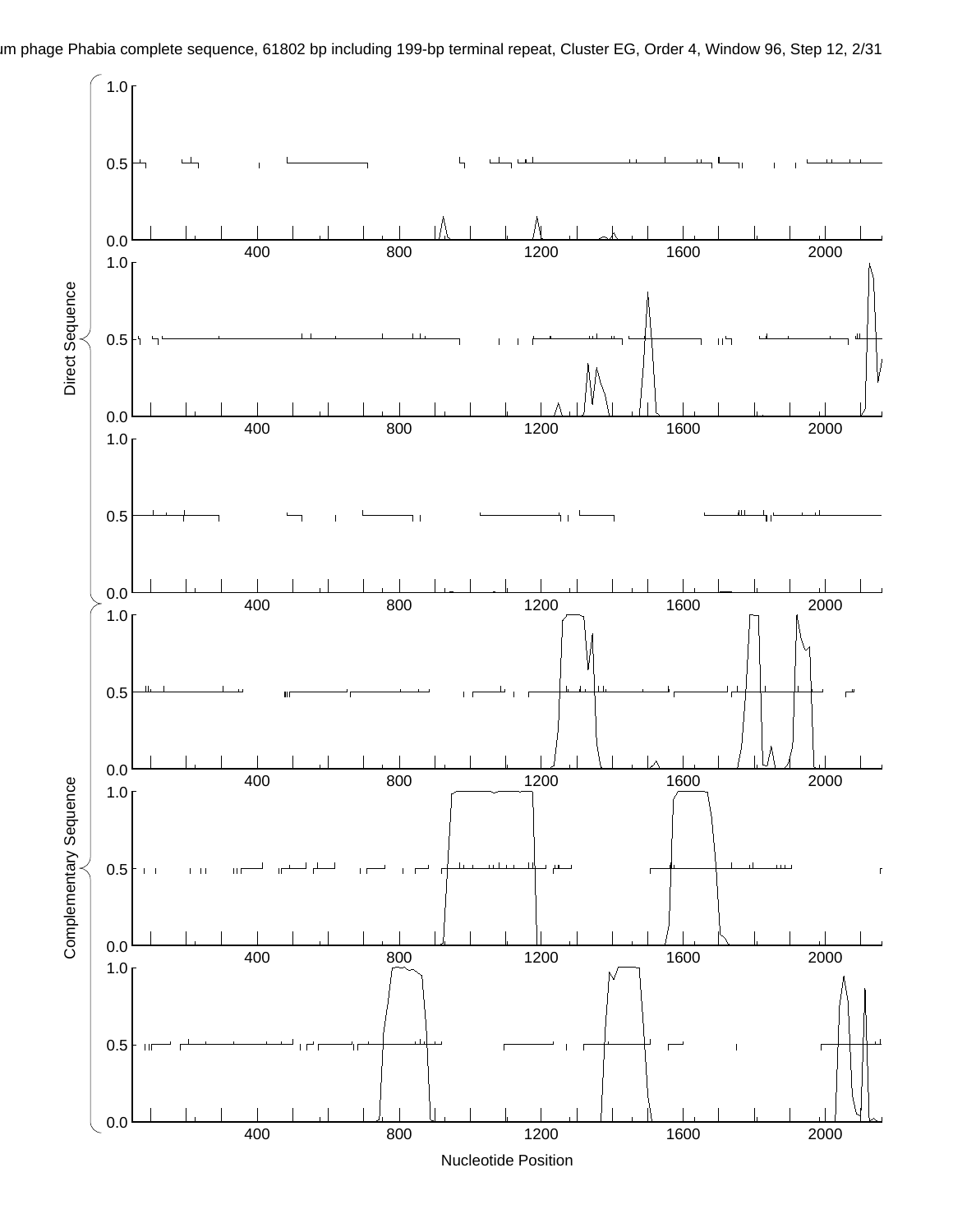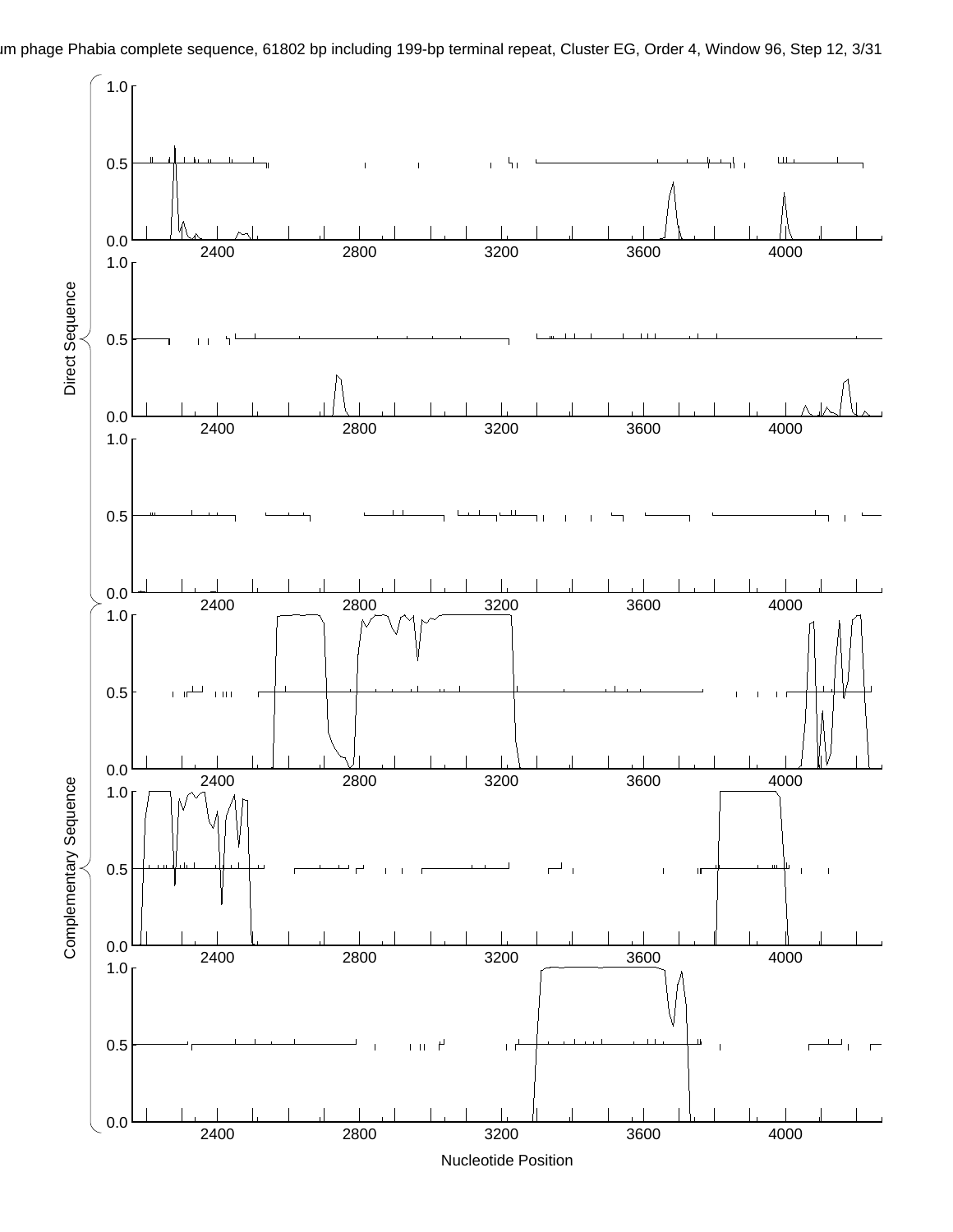

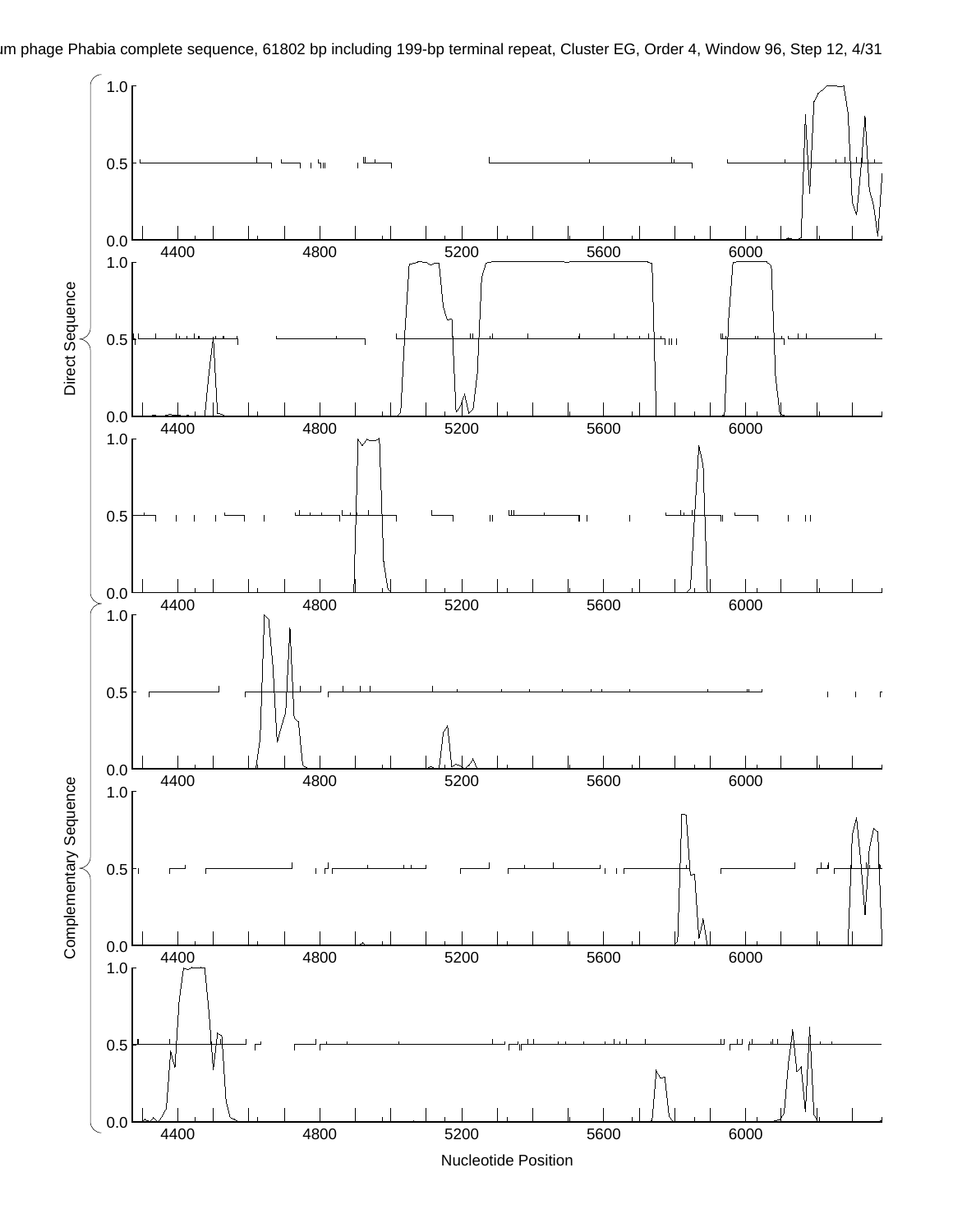

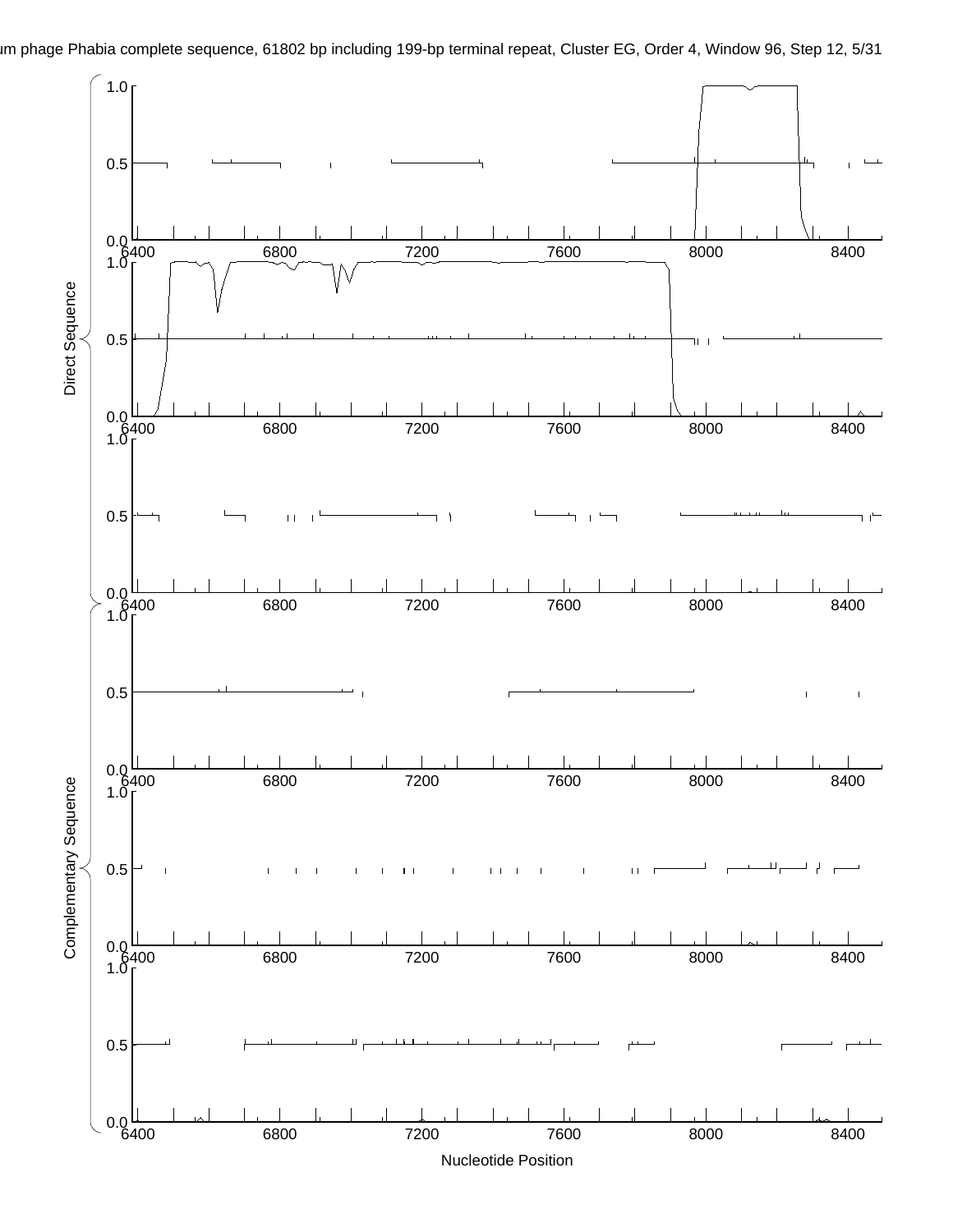

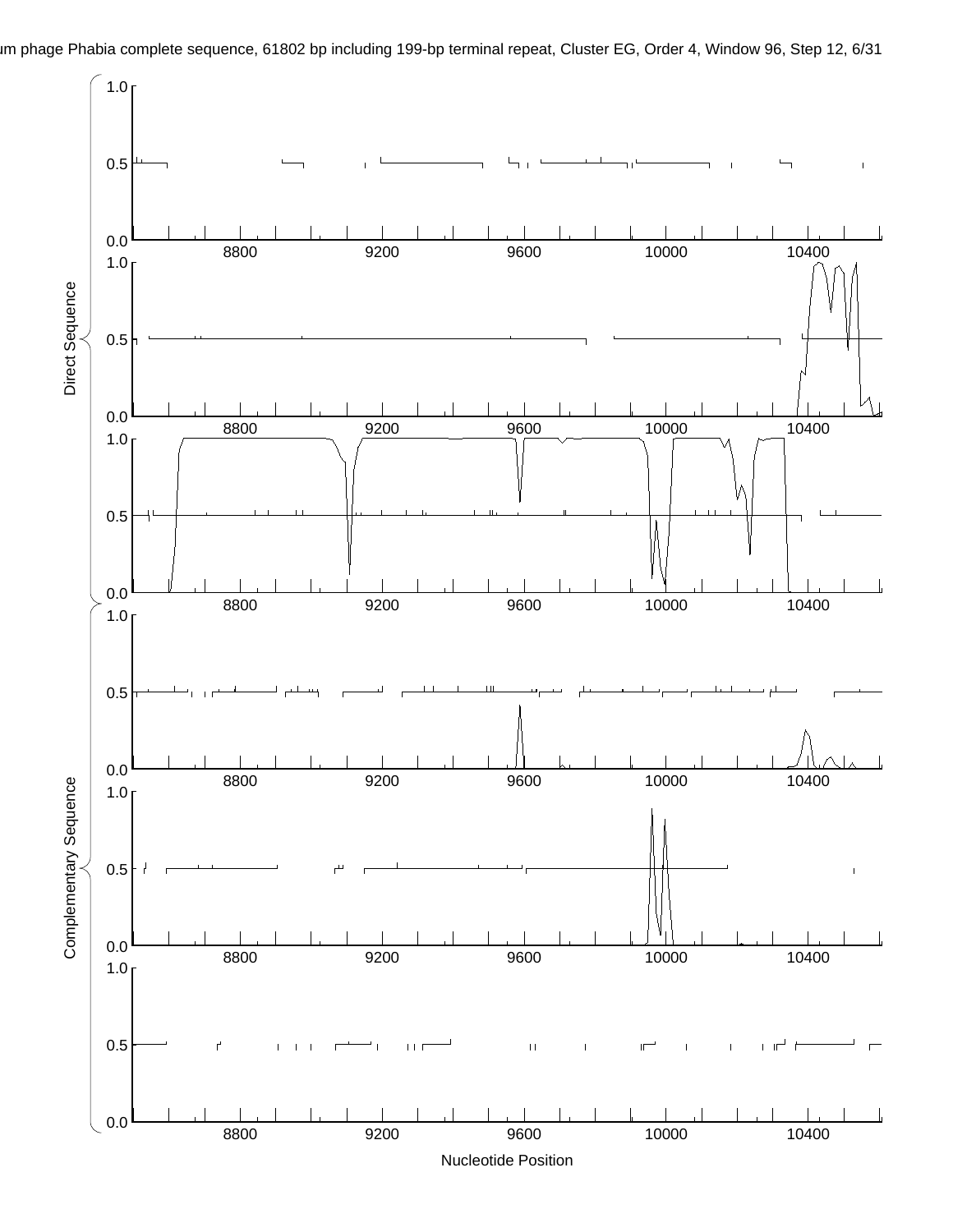im phage Phabia complete sequence, 61802 bp including 199-bp terminal repeat, Cluster EG, Order 4, Window 96, Step 12, 7/31

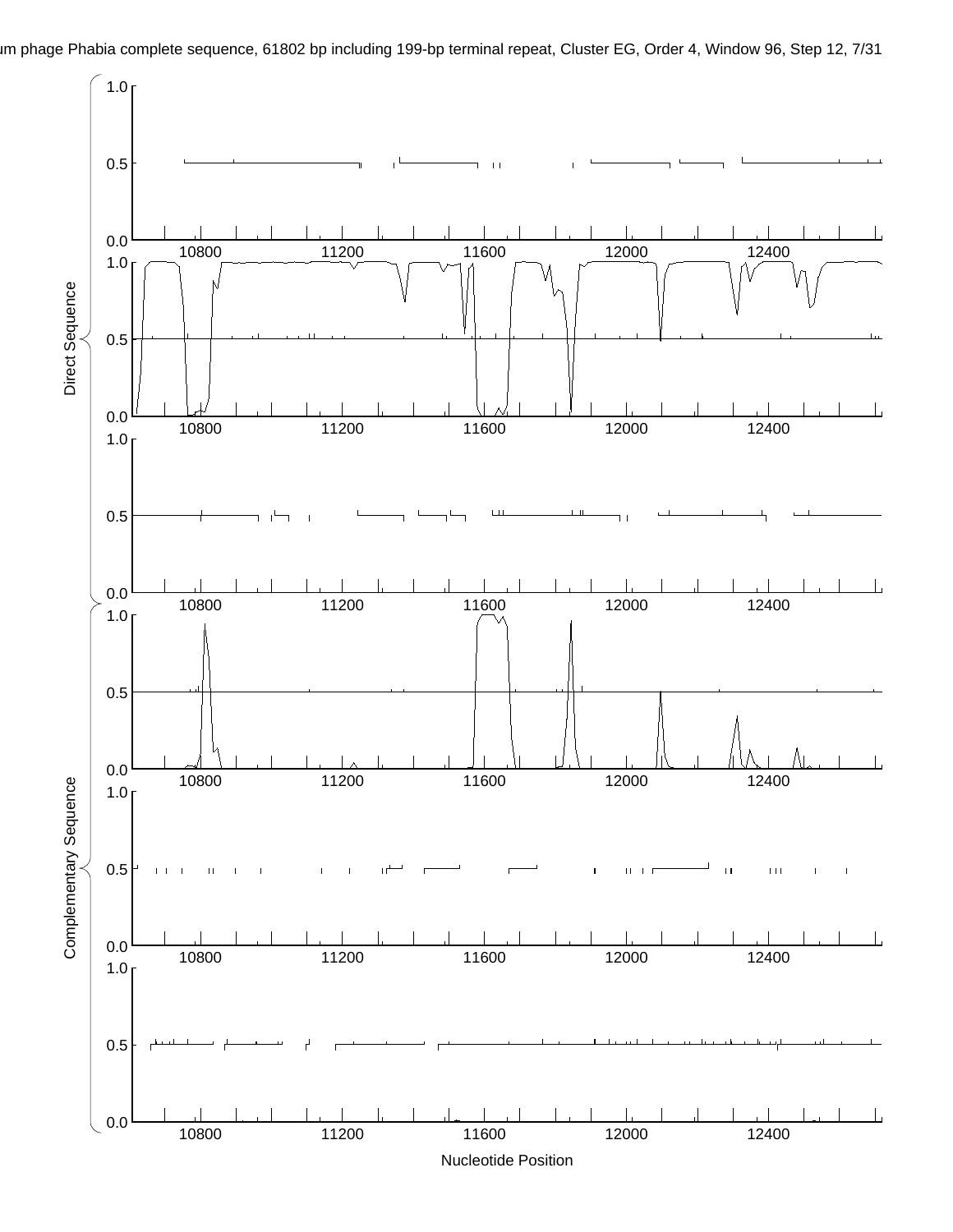

im phage Phabia complete sequence, 61802 bp including 199-bp terminal repeat, Cluster EG, Order 4, Window 96, Step 12, 8/31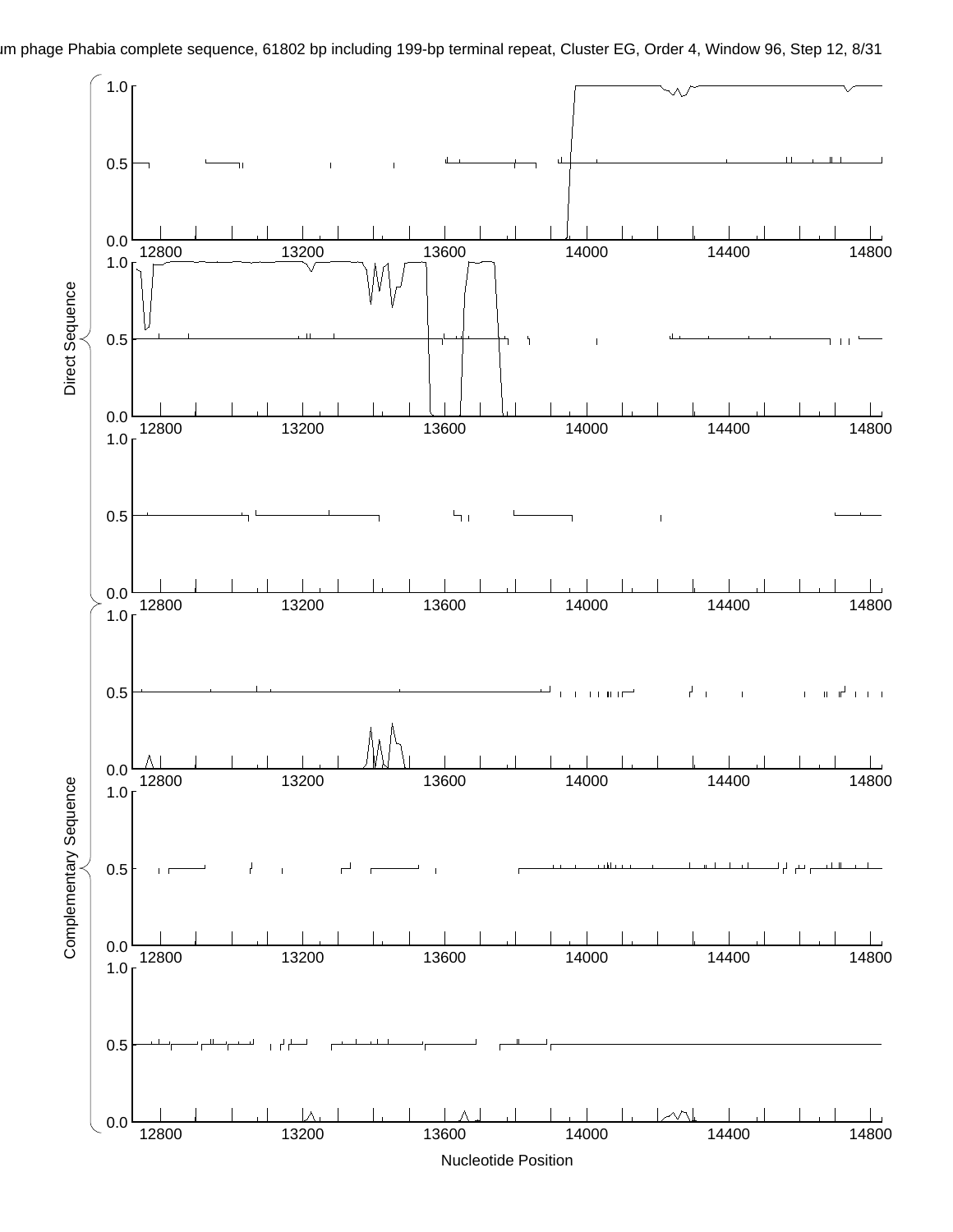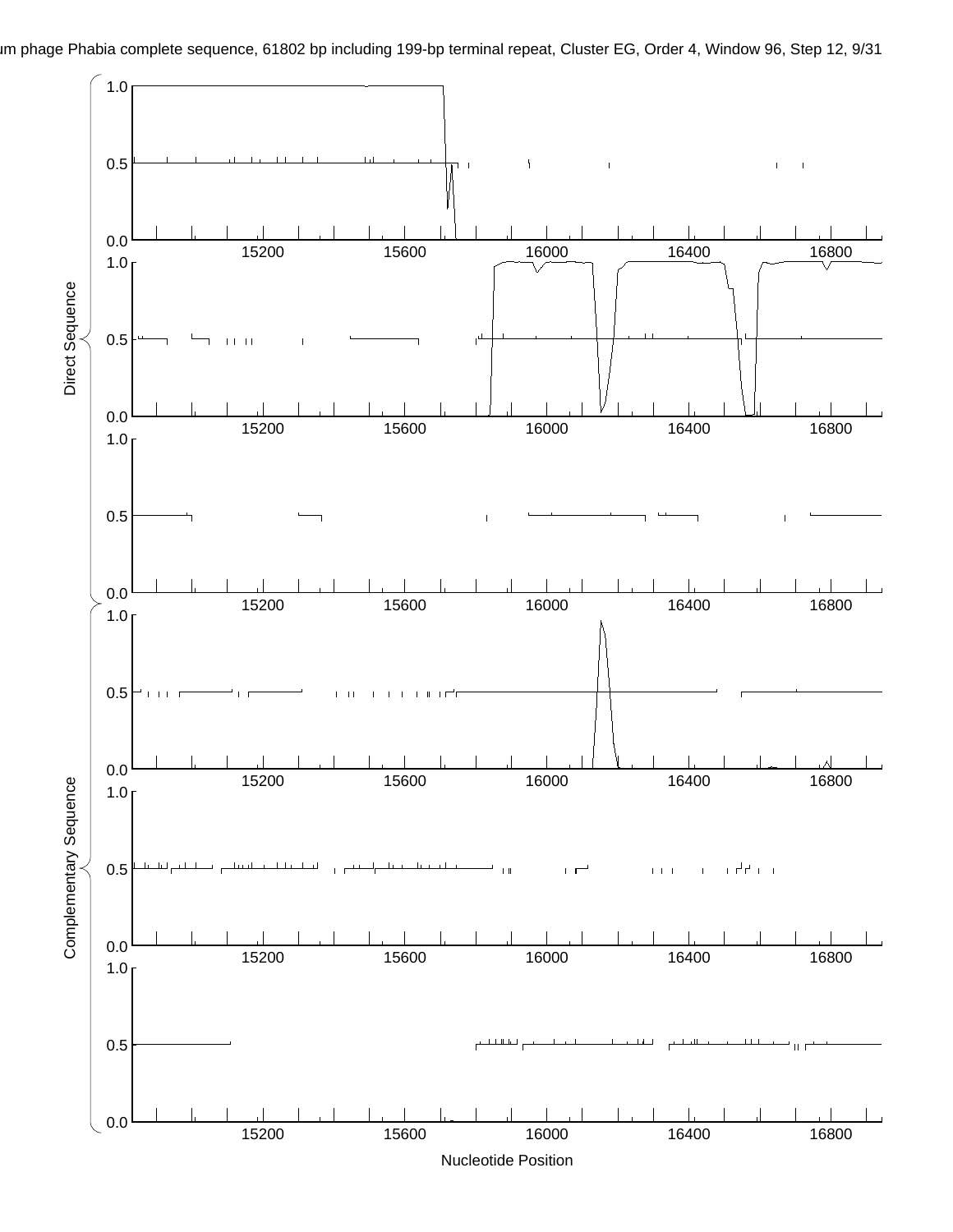n phage Phabia complete sequence, 61802 bp including 199-bp terminal repeat, Cluster EG, Order 4, Window 96, Step 12, 10/31

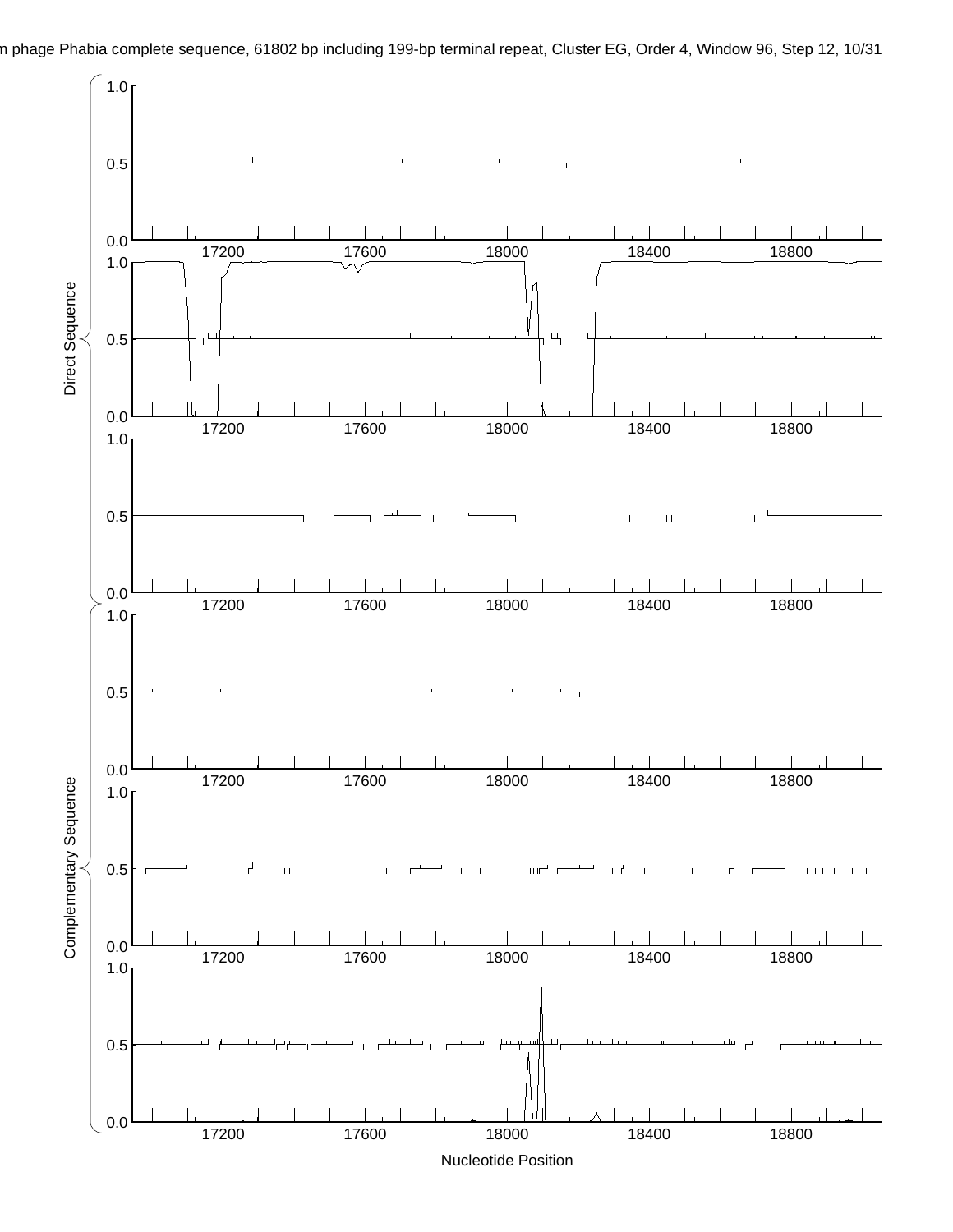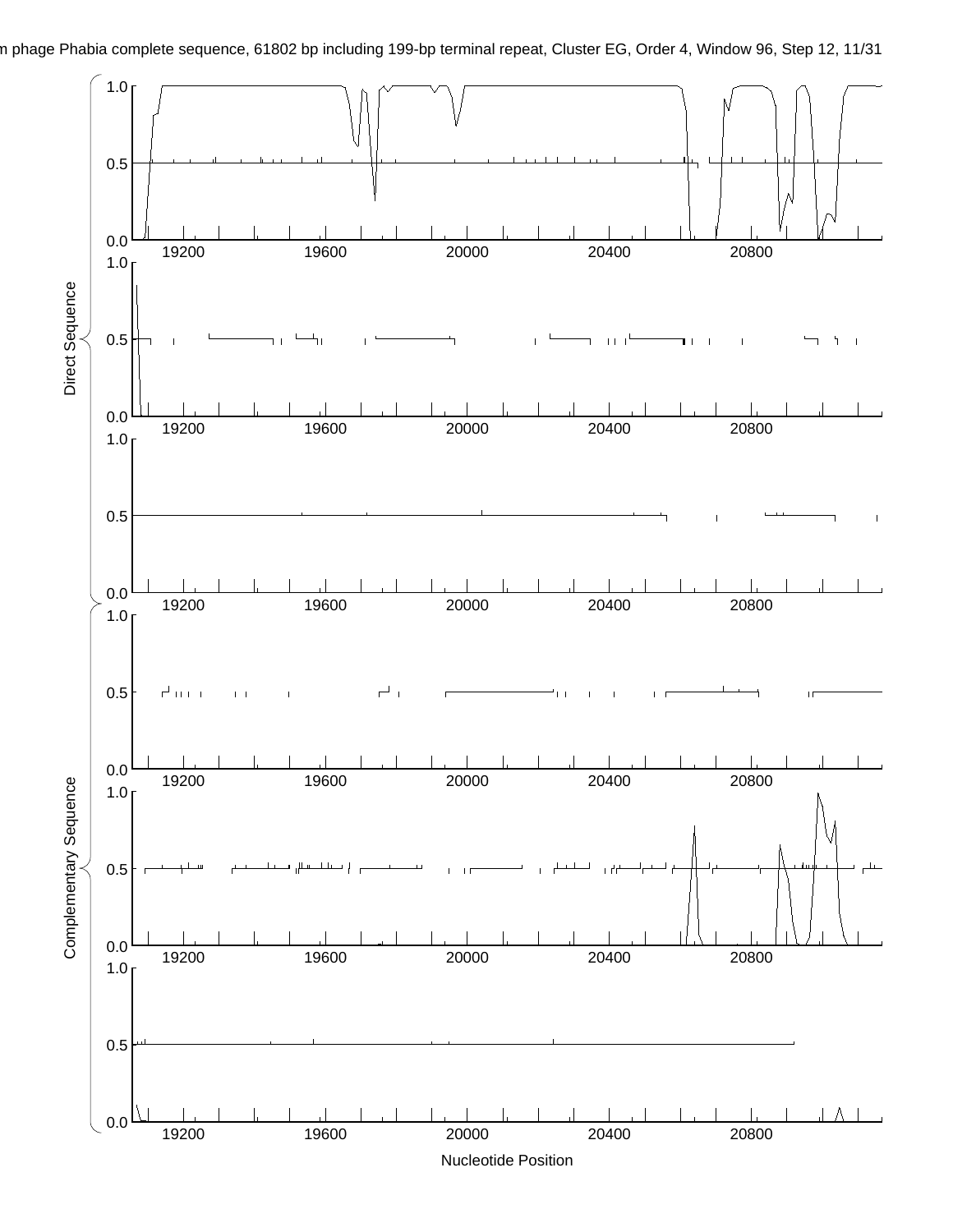n phage Phabia complete sequence, 61802 bp including 199-bp terminal repeat, Cluster EG, Order 4, Window 96, Step 12, 12/31

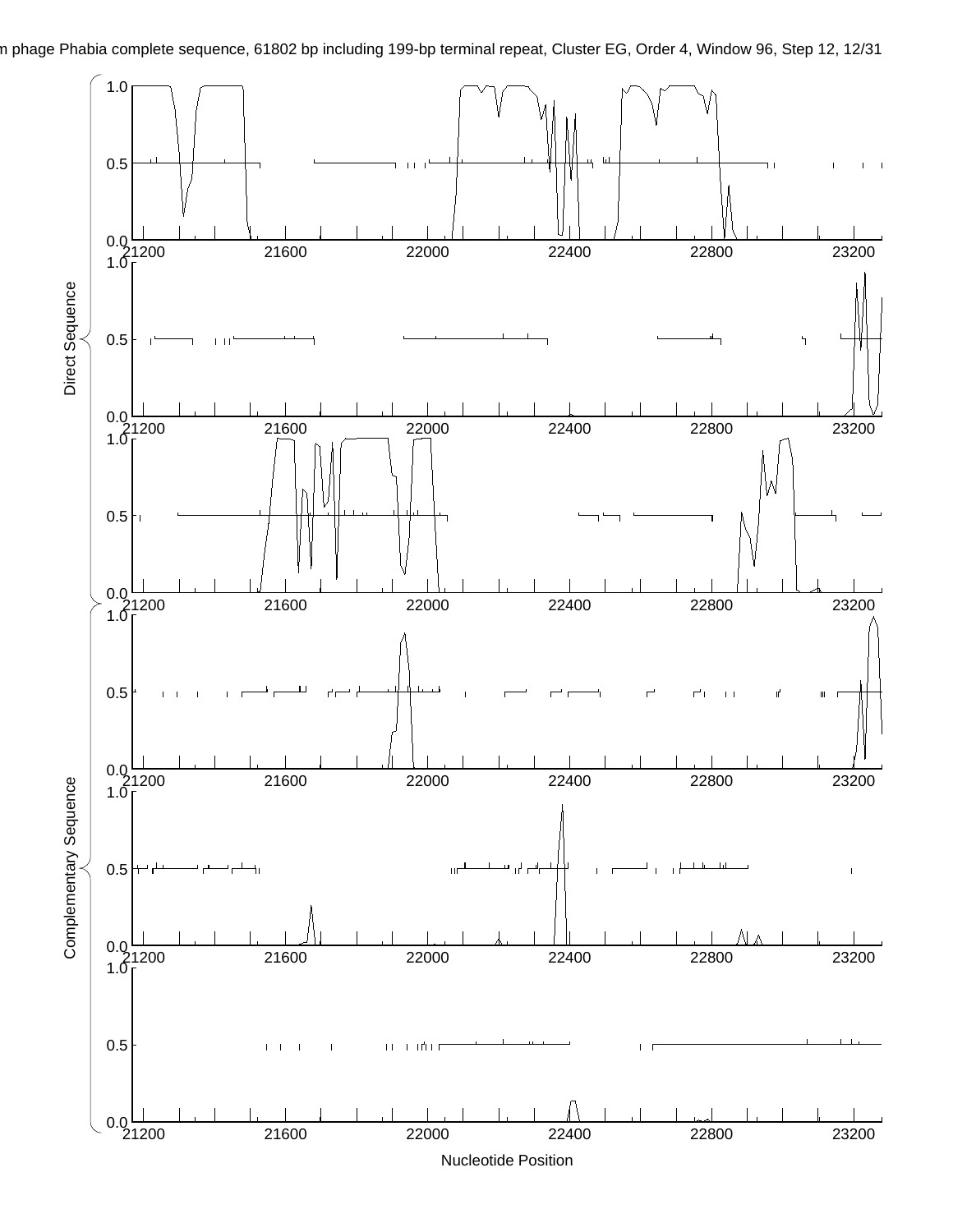n phage Phabia complete sequence, 61802 bp including 199-bp terminal repeat, Cluster EG, Order 4, Window 96, Step 12, 13/31

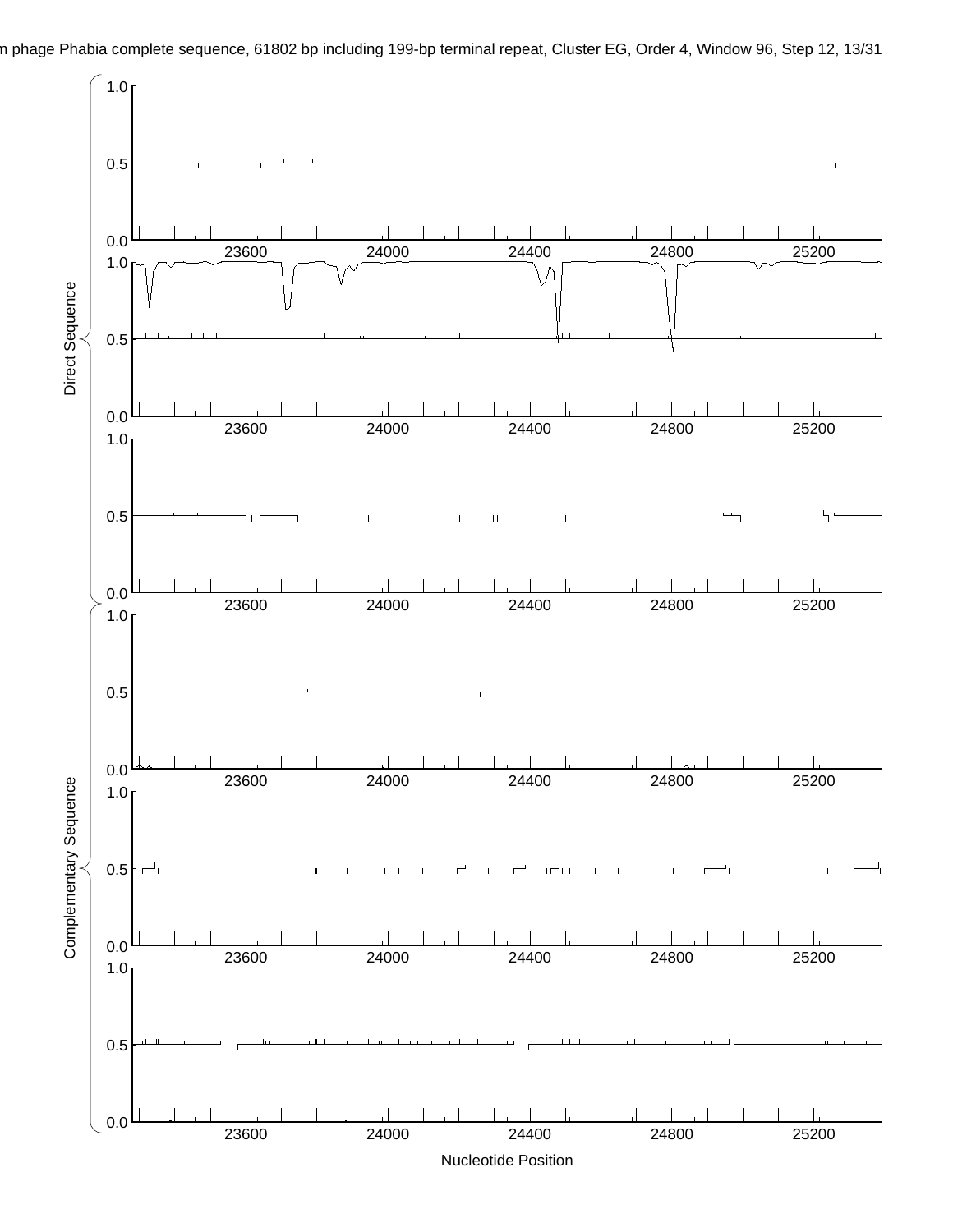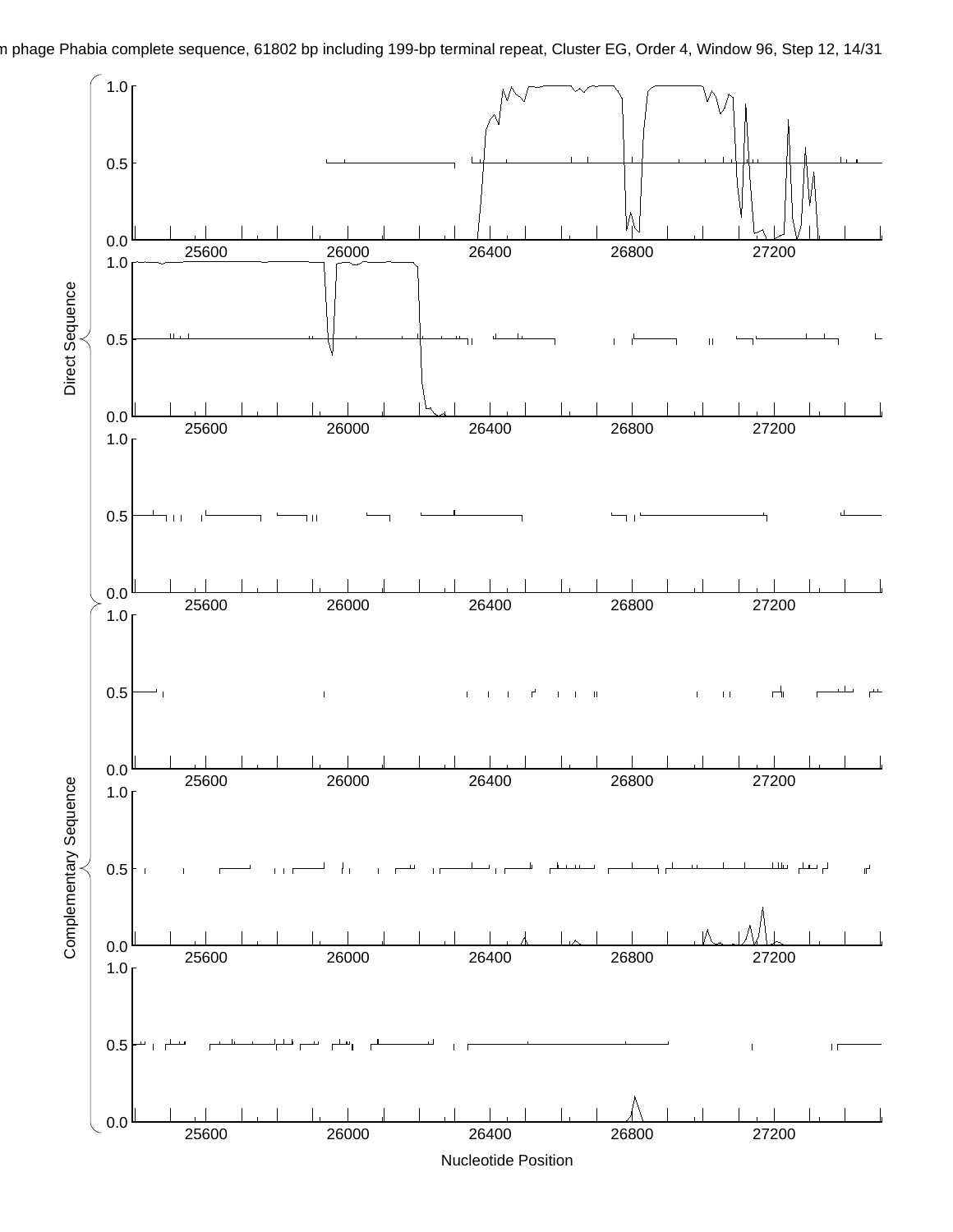

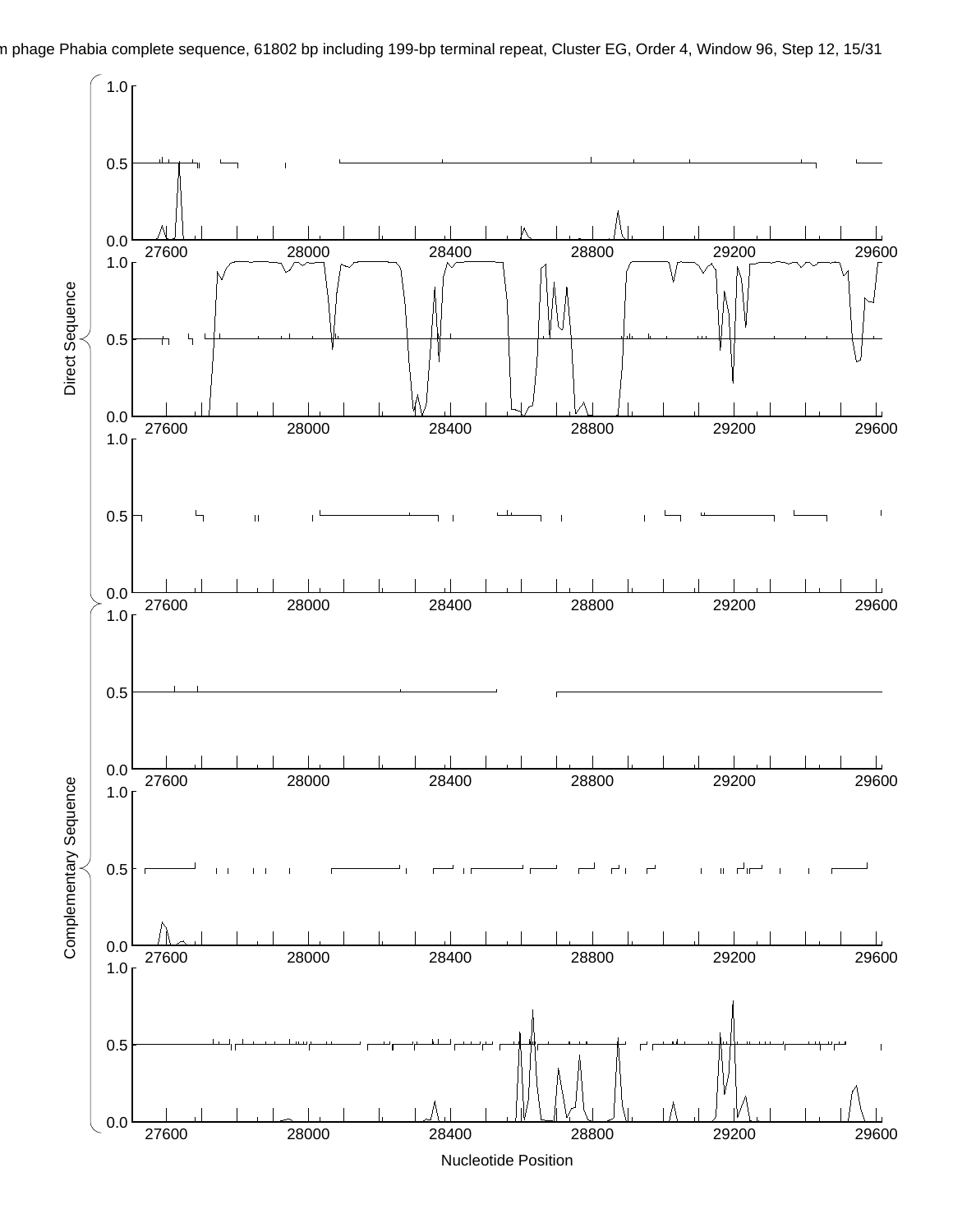

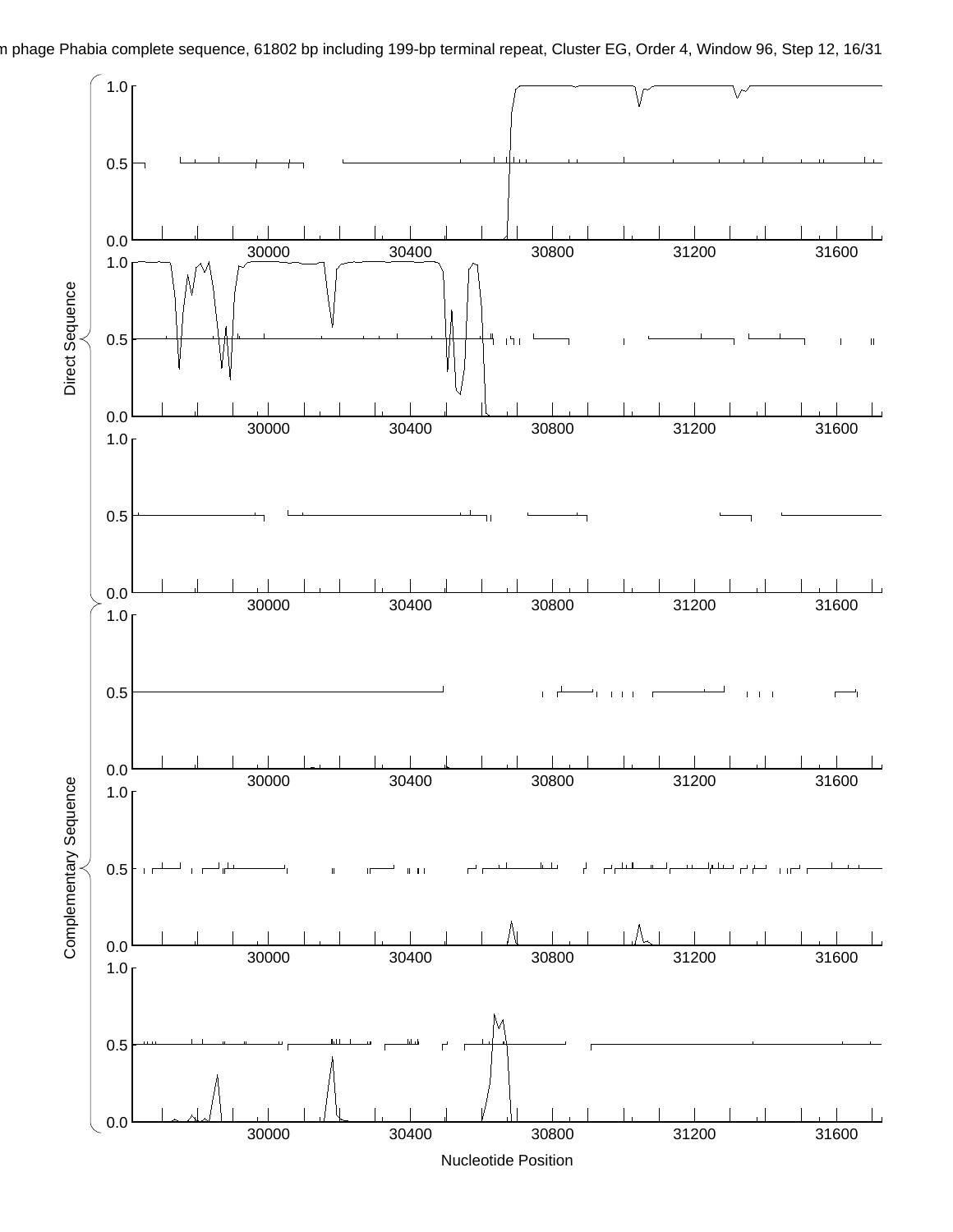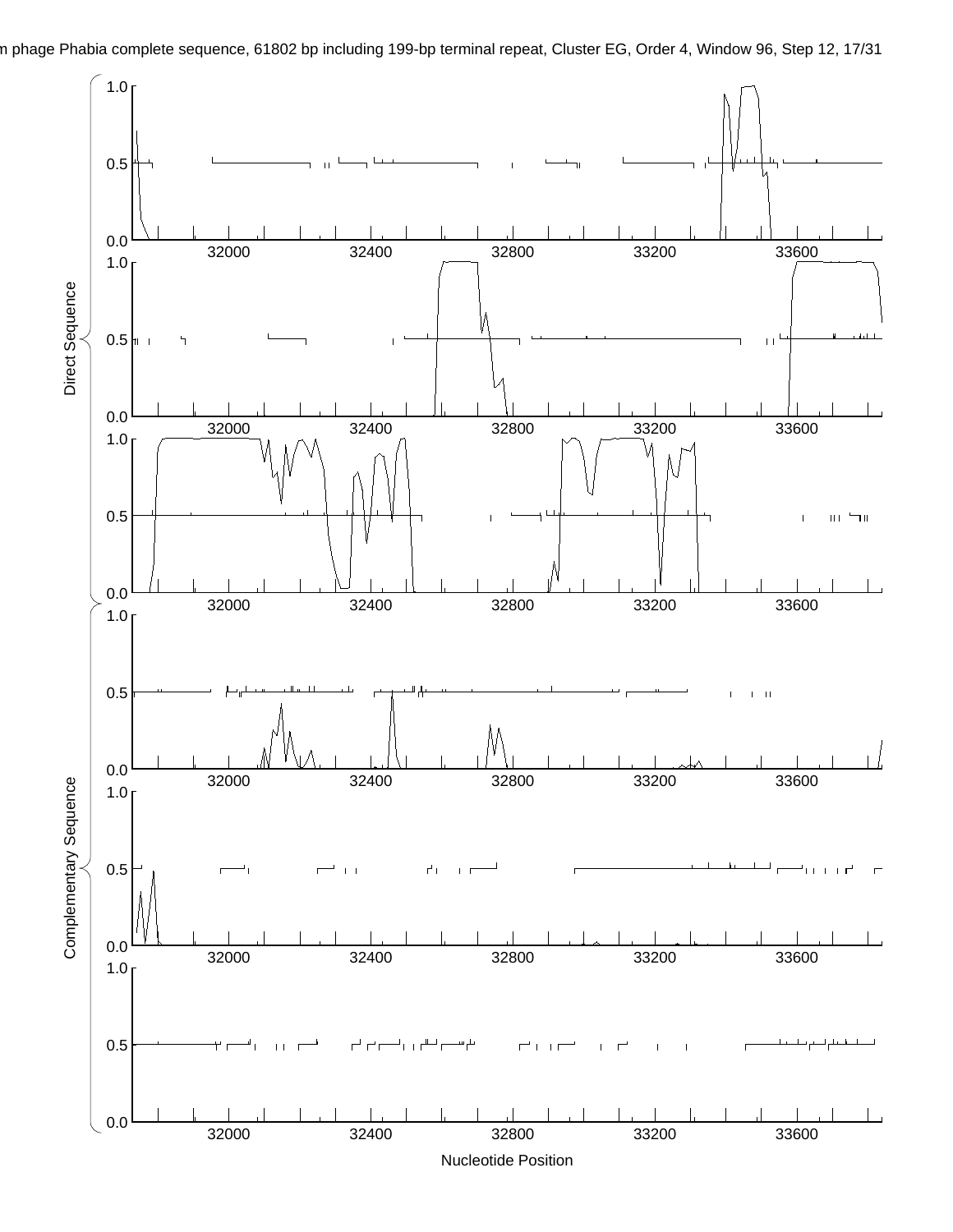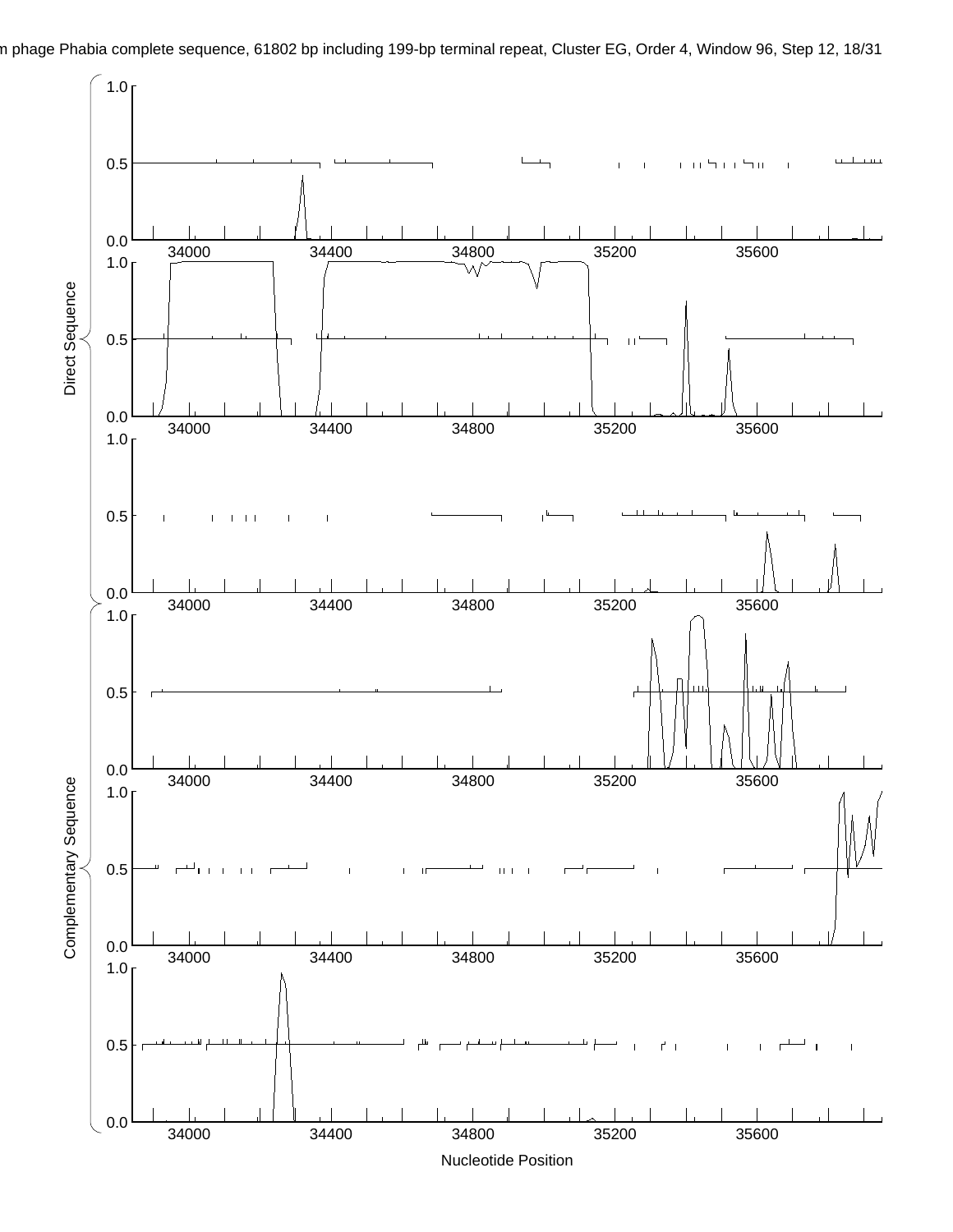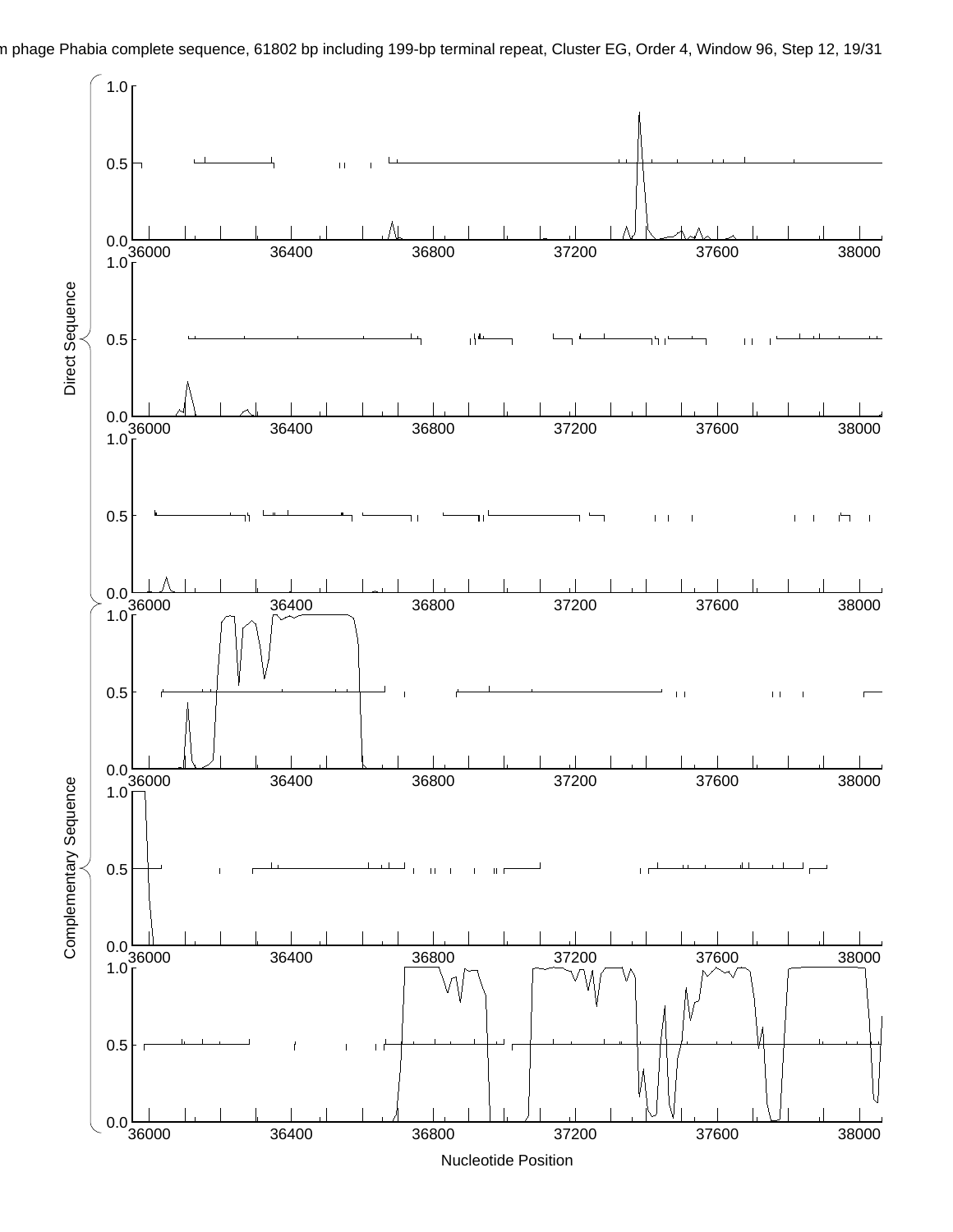

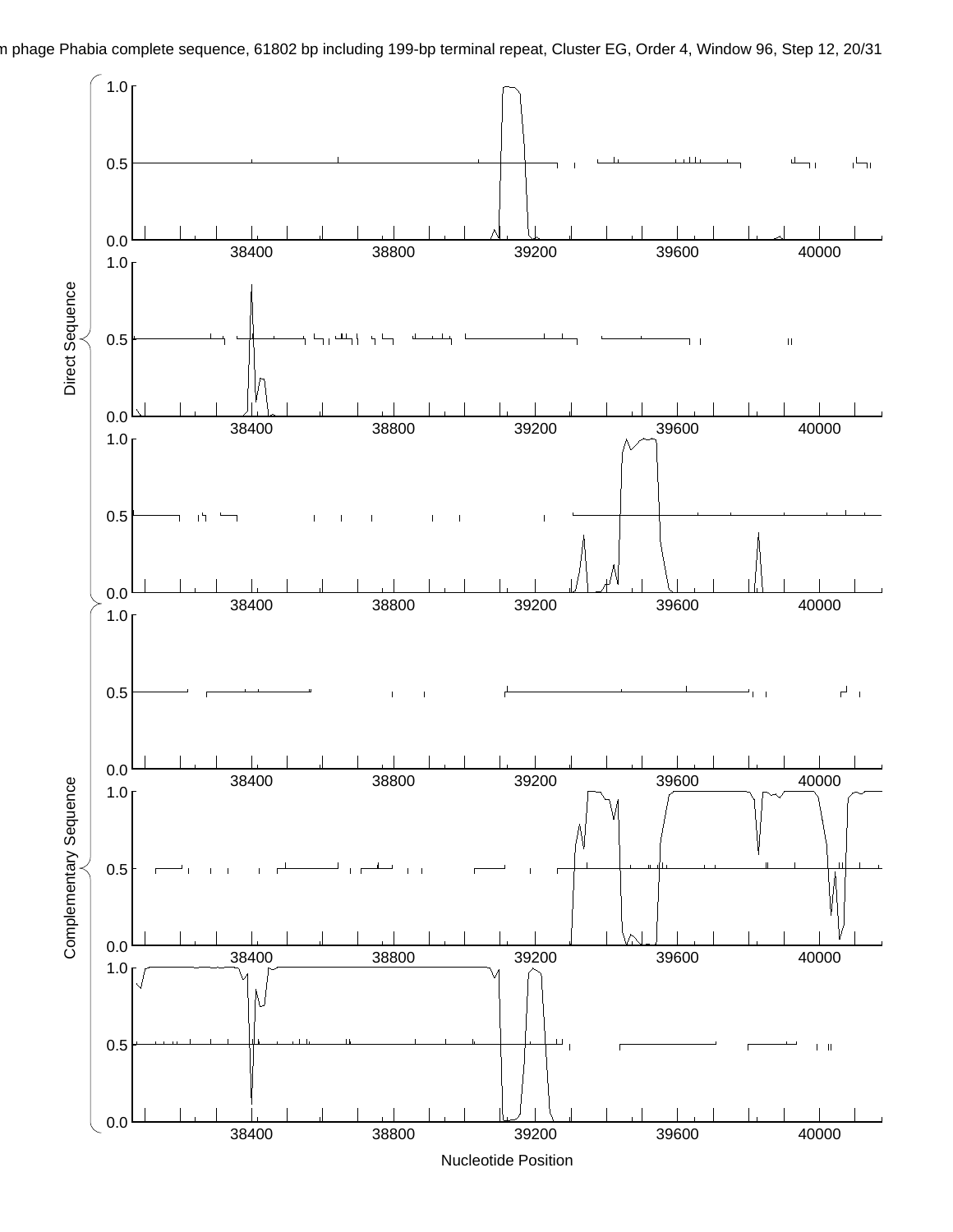

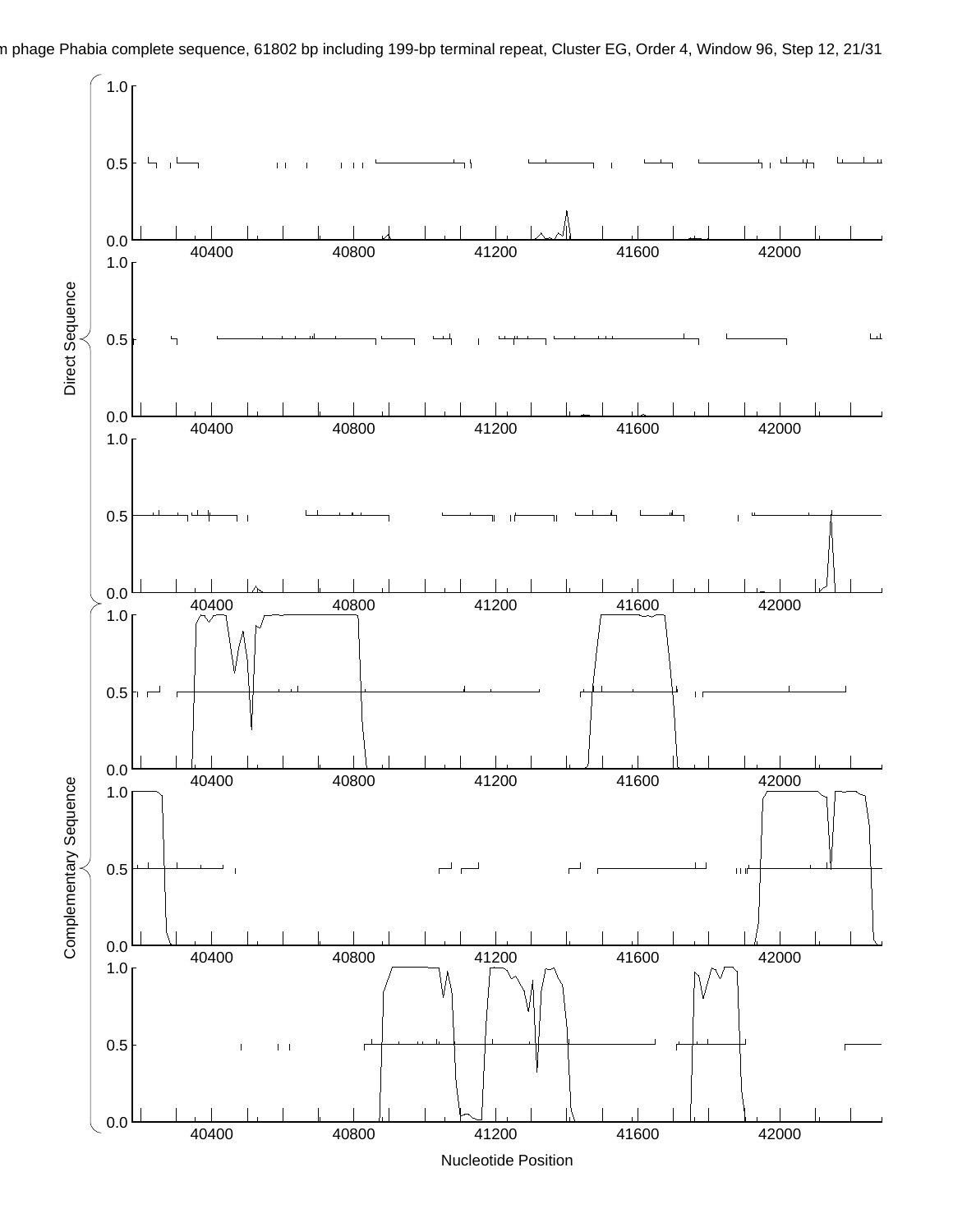

n phage Phabia complete sequence, 61802 bp including 199-bp terminal repeat, Cluster EG, Order 4, Window 96, Step 12, 22/31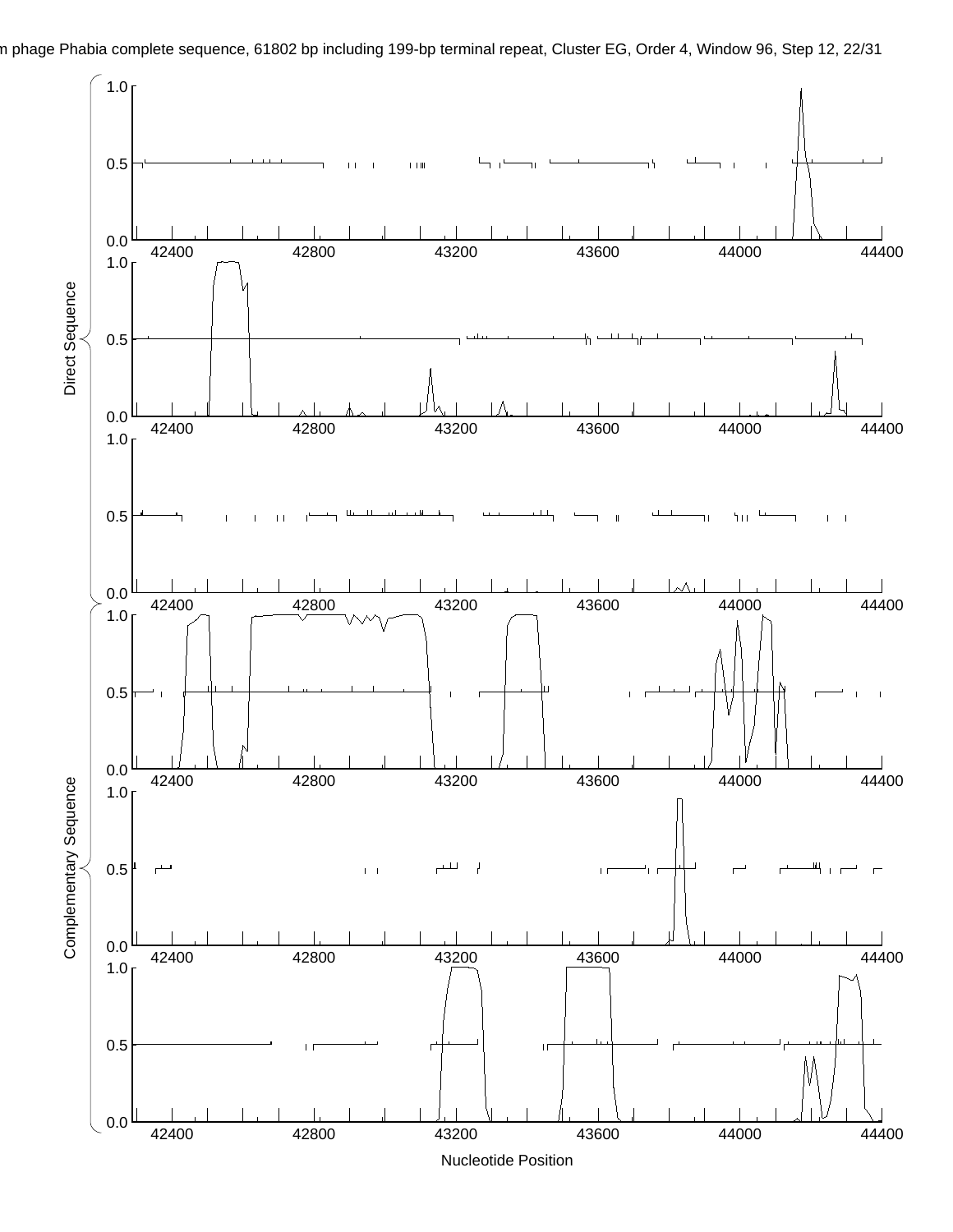

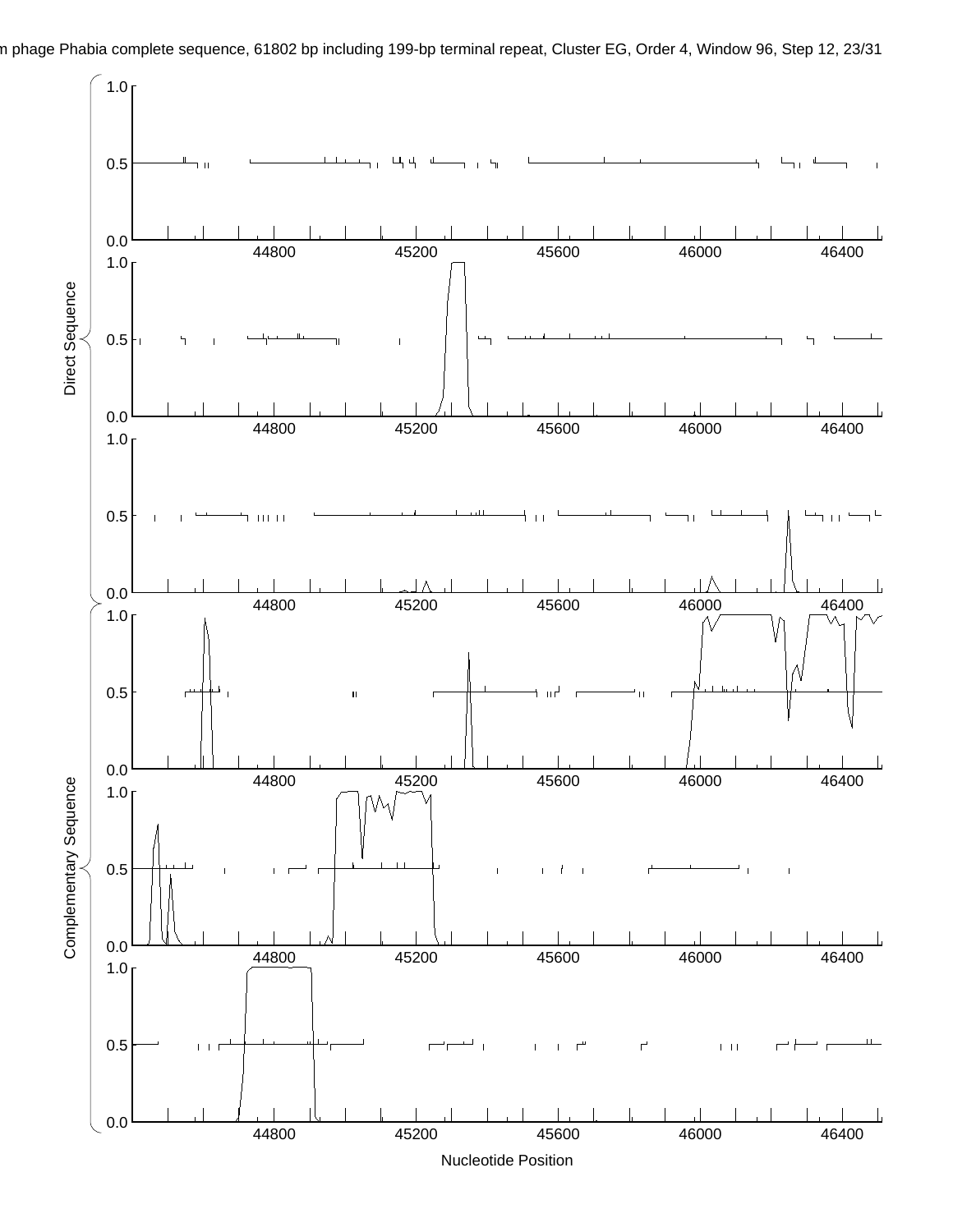

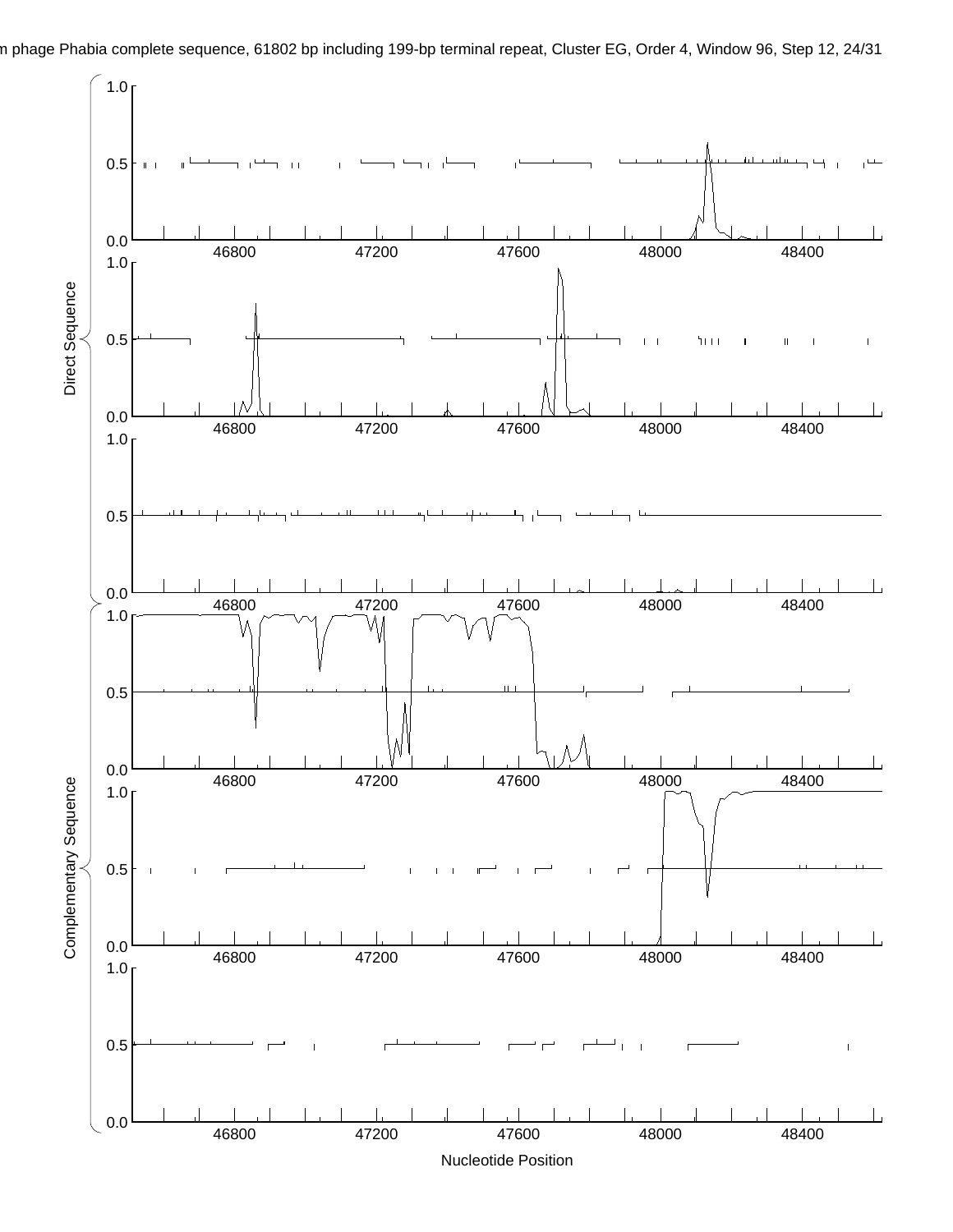

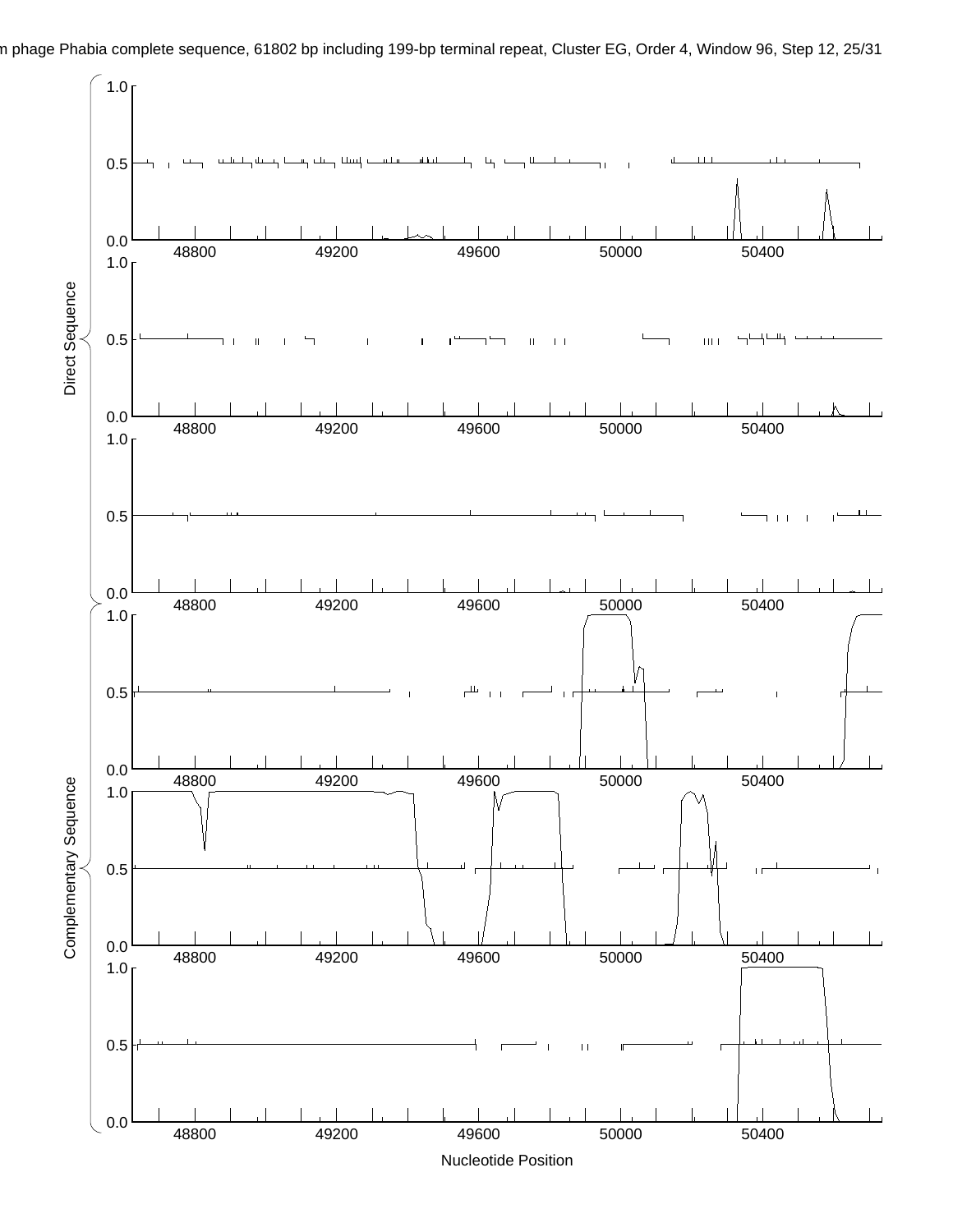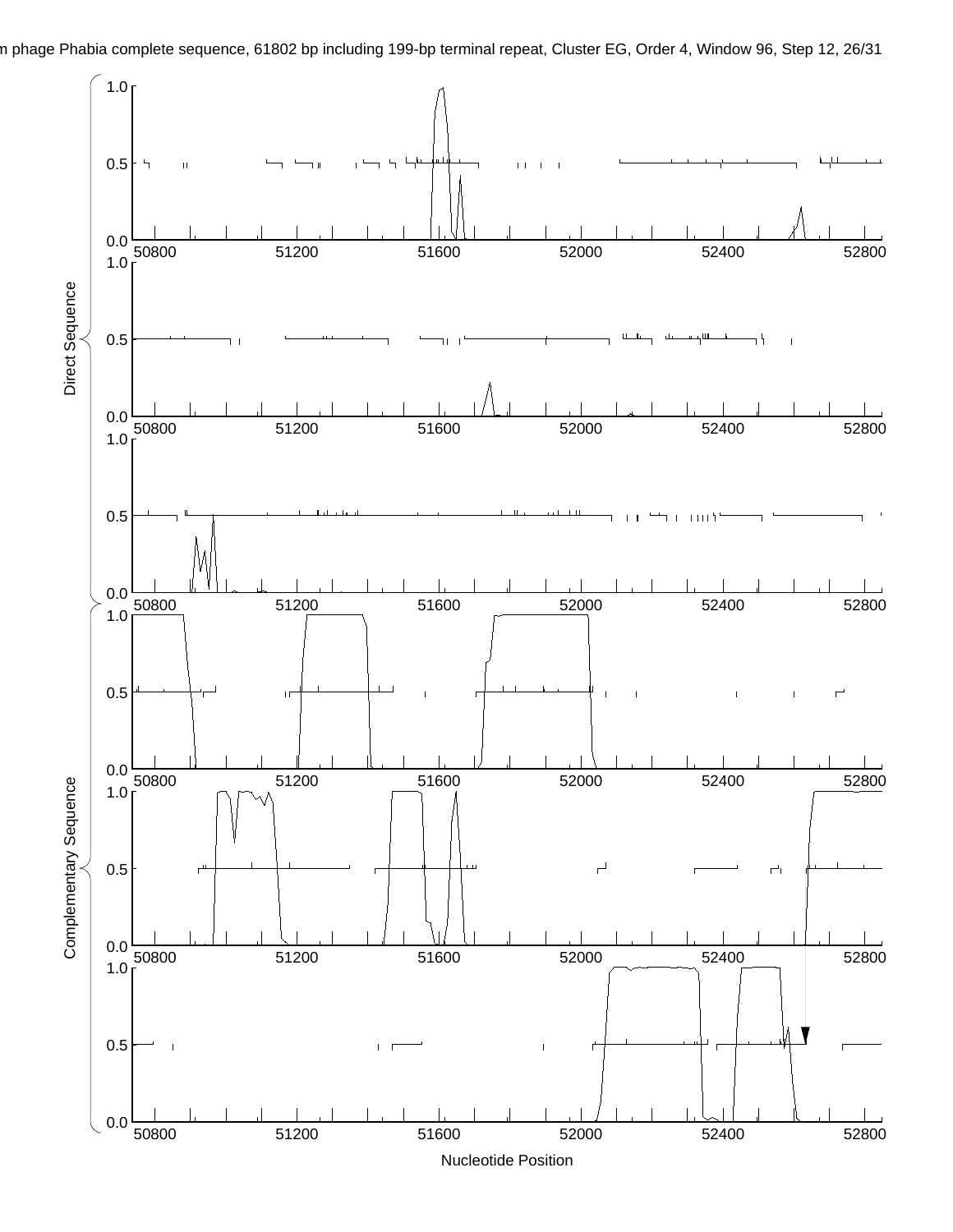n phage Phabia complete sequence, 61802 bp including 199-bp terminal repeat, Cluster EG, Order 4, Window 96, Step 12, 27/31  $1.0<sub>1</sub>$ 0.5 ىبا h

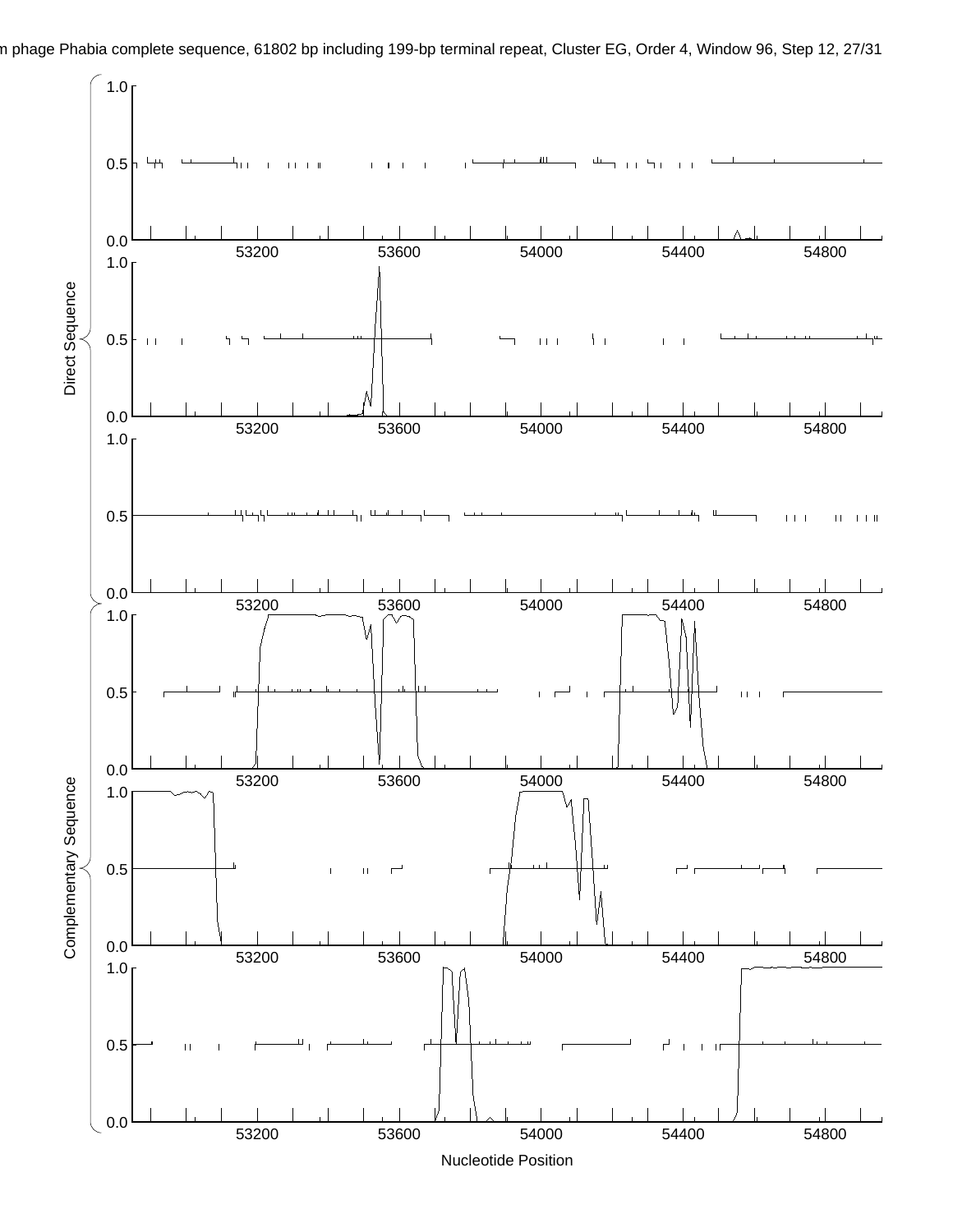

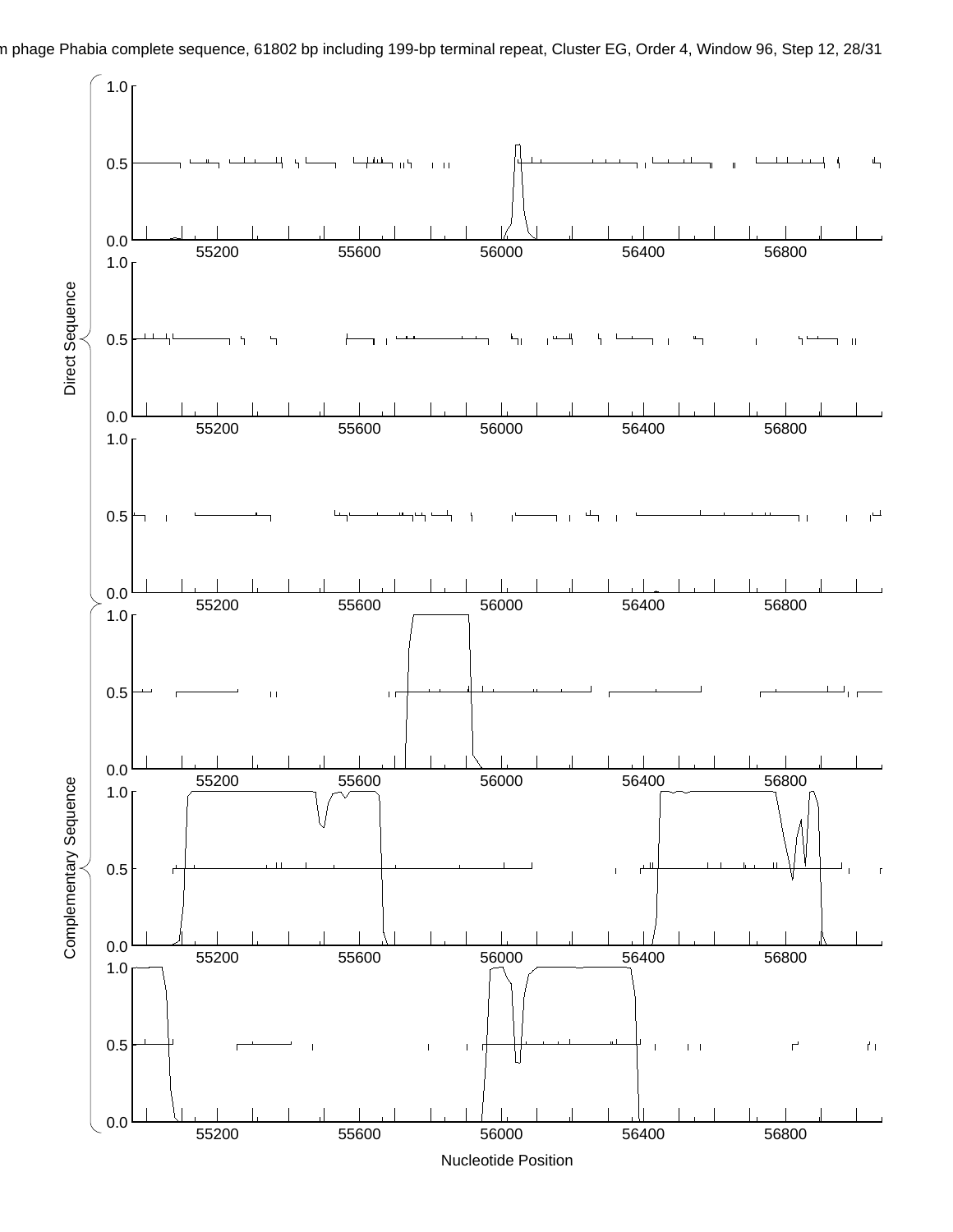

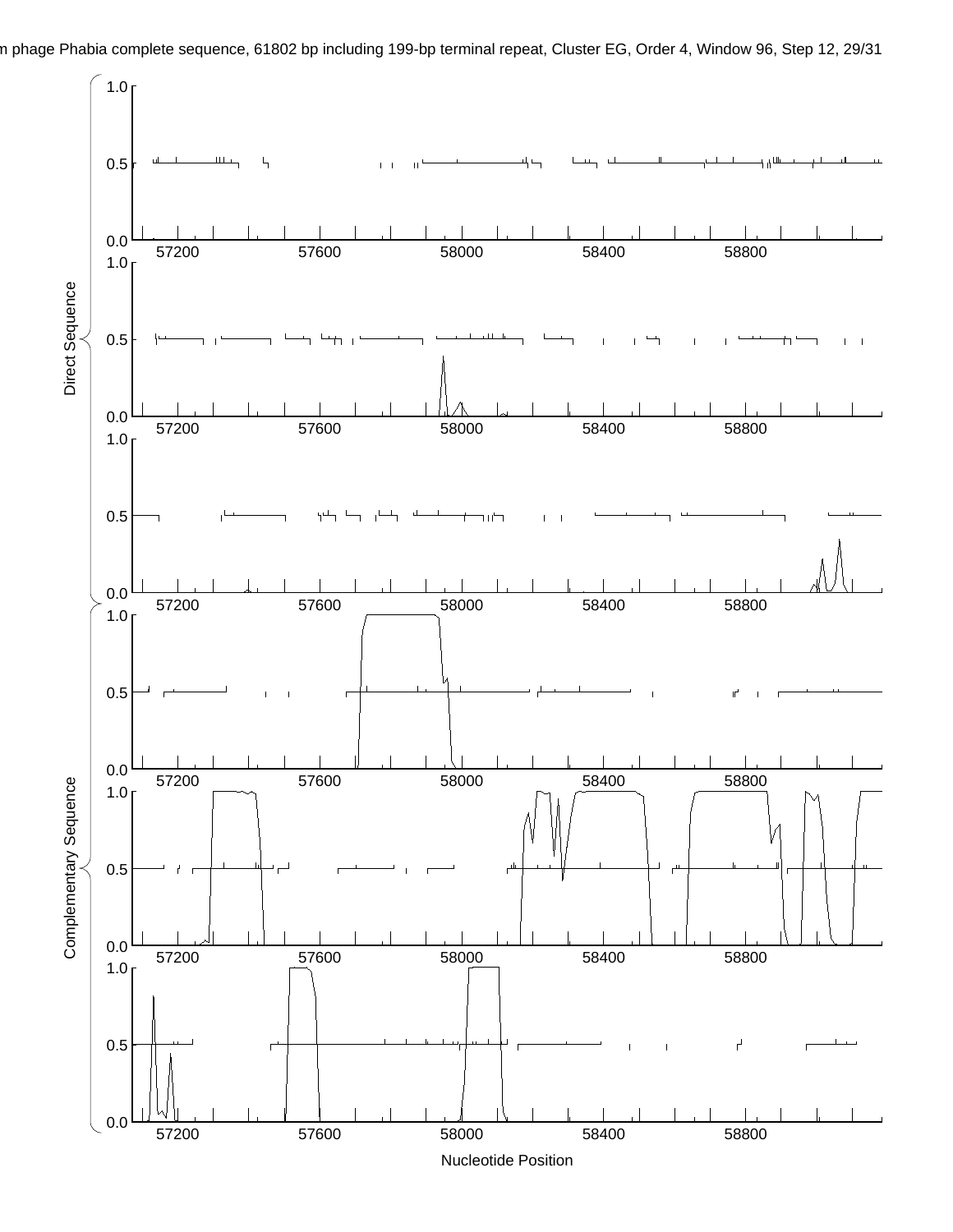n phage Phabia complete sequence, 61802 bp including 199-bp terminal repeat, Cluster EG, Order 4, Window 96, Step 12, 30/31